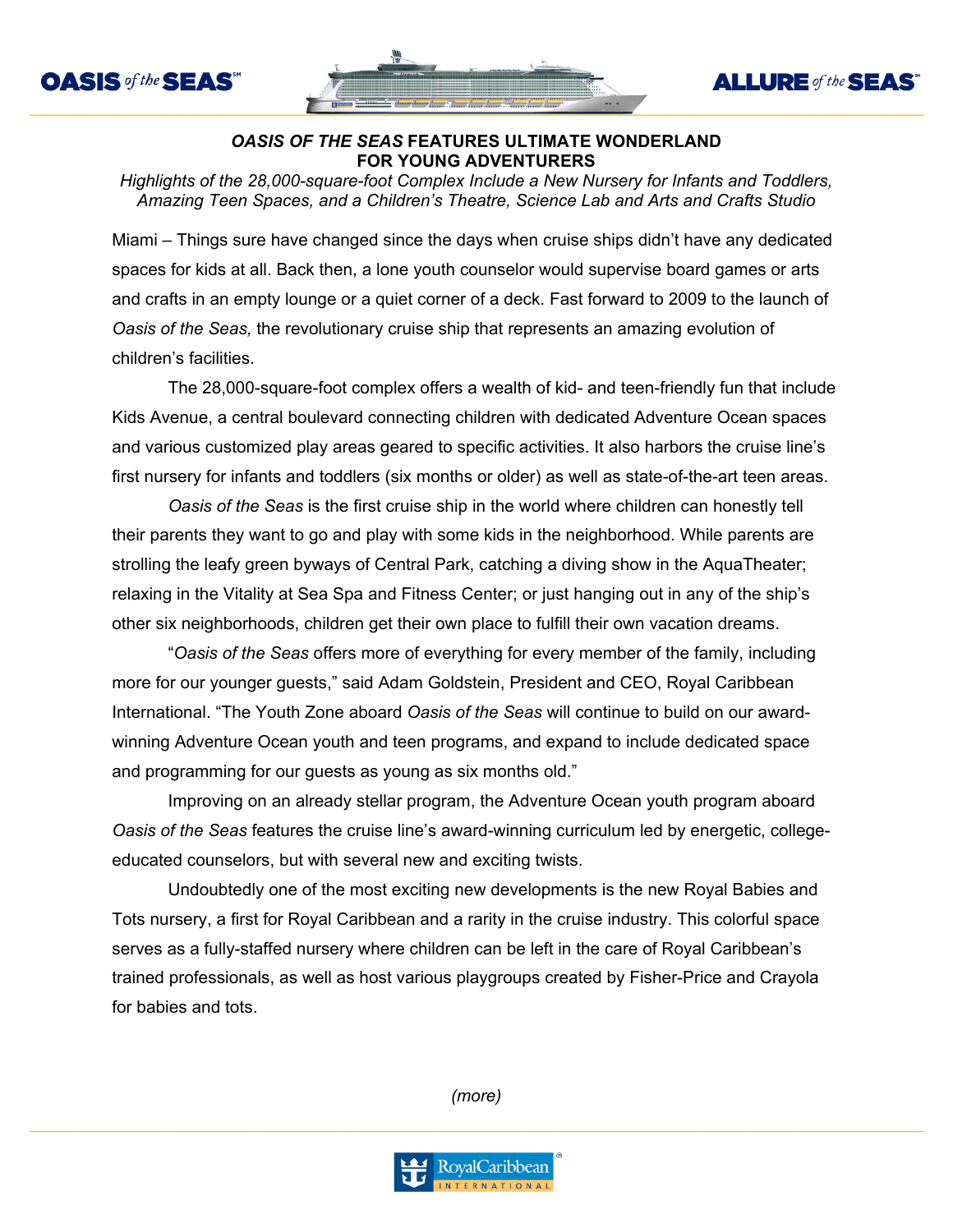## *Oasis of the Seas'* Youth Zone – Page 2

Open daily, the nursery offers parents childcare drop-off options in the daytime and evening, carefully maintaining an optimum staff to child ratio. Daily interactive free-time play is also offered for parents and children, encouraging them to bond while playing with a variety of Fisher-Price developmental toys in specially-designed programs offered exclusively for Royal Caribbean. For instance, the Crayola Beginnings line of toddler art tools is featured in unique developmentally-appropriate art activities.

Geared to age 3 to 11, Kids Avenue's is the Youth Zone's answer to the Royal Promenade. It's the main boulevard for young cruisers to access the various Adventure Ocean areas, where three age groupings each enjoy their own space: Aquanauts, ages 3 to 5; Explorers, ages 6 to 8; and Voyagers, ages 9 to 11.

Exciting new common play areas aboard *Oasis of the Seas* include the Kid's Arcade for video games; the Workshop, where families can learn scrapbooking skills or create personalized jewelry; Imagination Studio, where children can explore the world of color and imagination through Adventure Art by Crayola; a fully-equipped Adventure Science Lab, where Einsteins-in-the-making can expand their knowledge; Play, an indoor playground where children can run around and play games like nurfball and dodge ball; and the 100-seat Adventure Ocean Theater, the first-ever children's theater at sea – complete with a stage and curtains, audience seating and state-of-the-art production equipment – where children of all ages can learn about theatrical productions, take part in talent shows, or sign up for hip hop dance classes.

The teen-only spaces are located one deck above the Adventure Ocean areas and adjacent to the ship's Sports Deck, where kids can test their skills on one of the ship's pair of FlowRider surf simulators, the *Oasis* Dunes miniature golf-course, or the Sports Court for volleyball and basketball games. Teens are ecstatic about the physical separation of the teenonly spaces from younger Adventure Ocean guests, a striking enhancement that came about as a recommendation of Royal Caribbean's Teen Advisory Board – a group of teens recruited last year to identify what youths between the ages of 12- and 17-years would want to see aboard future Royal Caribbean ships. In fact, Royal Caribbean International is the only cruise line that offers dedicated onboard teen-only space across the fleet.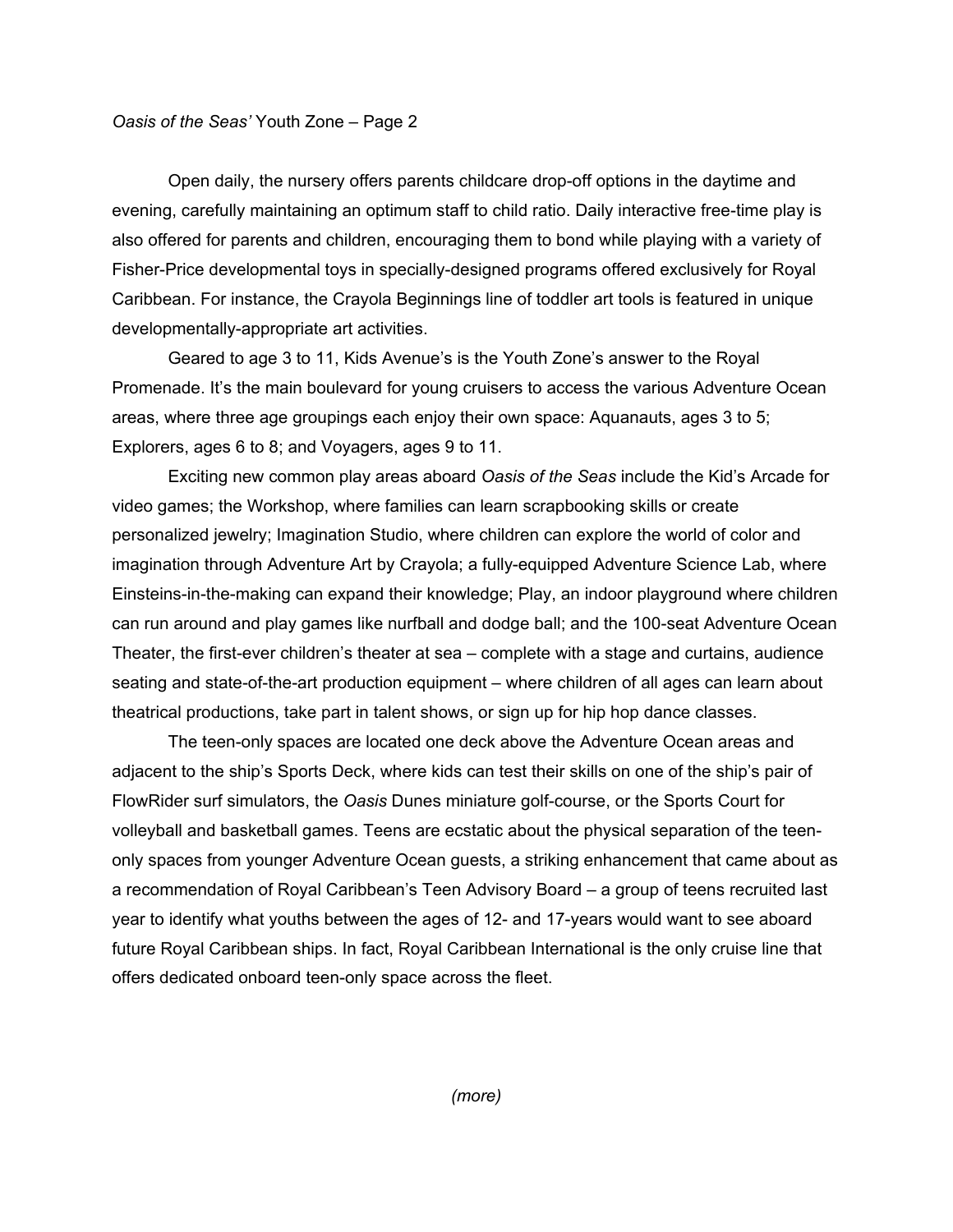## *Oasis of the Seas'* Youth Zone – Page 3

Longtime favorite Royal Caribbean teen-only spaces, the Fuel disco and The Living Room, return aboard *Oasis of the Seas,* only larger and more state-of-the-art. The Living Room is the ultimate go-to hangout for teens to kick back and socialize at the "mock-tail" bar, which serves non-alcoholic juice concoctions and sodas. Learn to spin and mix music in Scratch DJ 101 classes, a part of Royal Caribbean's Scratch DJ Academy; or surf the Internet and keep in touch with friends via the bank of computer stations there. Teens can also kick it up a notch at Fuel, a hip nightclub where they can hang out with friends and show off their moves on the dance floor. A spacious outdoor deck adjacent to these venues gives teens even more opportunities to make new friends.

Besides the areas within the Youth Zone and teen-only spots aboard *Oasis of the Seas*, the other neighborhoods harbor all kinds of great attractions to delight children of all ages, including some great retail opportunities. Along the Boardwalk, stop by Candy Beach for M&Ms, jellybeans, Tootsie Rolls and other tasty treats; the Star Pier shop stocked with electronics and surf-inspired clothes for teens; and the Pinwheels toy store for younger kids, complete with a backdrop of plasma screens showing movie trailers and video games. Meanwhile, infants and toddlers love riding the hand-carved animals of the old-time carousel with their parents and enjoy the climbing and play space modeled after a 50's-style gas station next to the popular Johnny Rockets restaurant. Older kids and teens make a beeline to the awesome arcade that's decked out with the latest video games. In the Vitality Spa and Fitness Zone, teens and tweens with a sybaritic side can enjoy a menu of spa options specially tailored for them in a dedicated space in the Vitality at Sea Spa.

Other great family-friendly innovations aboard *Oasis of the Seas* include the world's first ocean-going amphitheater, the aptly named AquaTheater. Located in a dramatic position at the stern of the ship, guests of all ages won't want to miss the theatrical diving performances and spectacular water and light shows offered here. Thrill seekers and adventurous first timers will definitely want to try the first zip line at sea stretching 82 feet in length and suspended nine decks above the bustling Boardwalk area. Beach bums should head for the Pool & Sports Zone, where the H2O Zone kids' aqua park boasts a toddler pool and the first beach pool at sea offers a true-to-form sloped entry with colorful beach chairs and umbrellas.

*(more)*